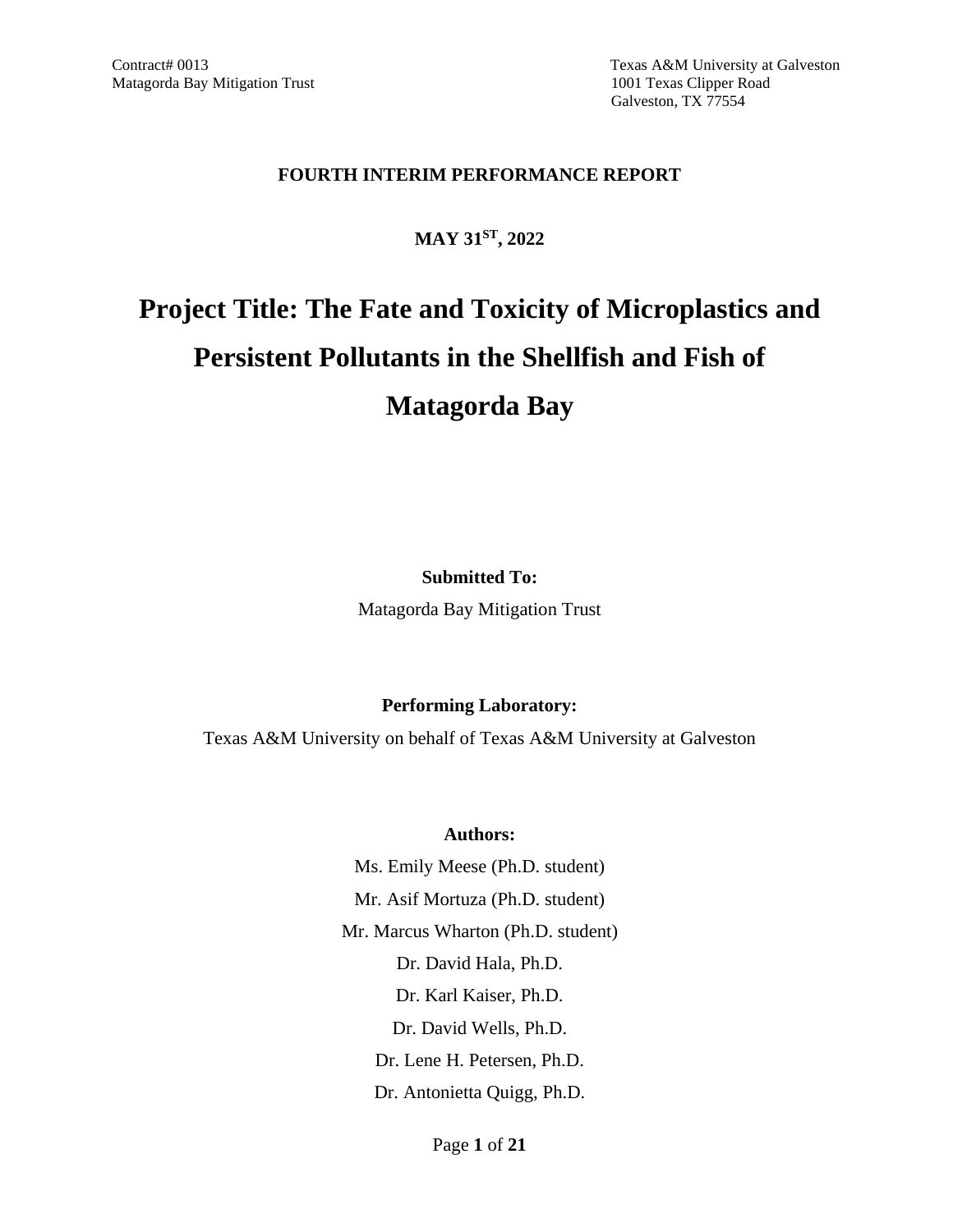# The Fate and Toxicity of Microplastics and Persistent Pollutants in the Shellfish and Fish of Matagorda Bay

**Personnel Principal Investigators:** Drs. David Hala, Karl Kaiser, David Wells, Lene H. Petersen, Antonietta Quigg **Consulting MBMT Project Coordinator:** Mr. Steven J. Raabe **Location(s):** Texas A&M University at Galveston **Project Duration:** 01 June 2021 – 31 August 2024

**Objectives:**

**Objective 1: Quantify the extent of microplastics pollution in the surface waters and biota of Matagorda Bay.**

**Objective 2: Measure levels of persistent pollutants in surface waters, adsorbed to microplastics, and bioaccumulated in the biota of Matagorda Bay.**

**Objective 3: Study the toxicity of microplastics and adsorbed pollutants using embryolarval life stages of sheepshead minnow.**

**Objective 4: Public educational outreach to local high school students on the science of ecosystem health monitoring.**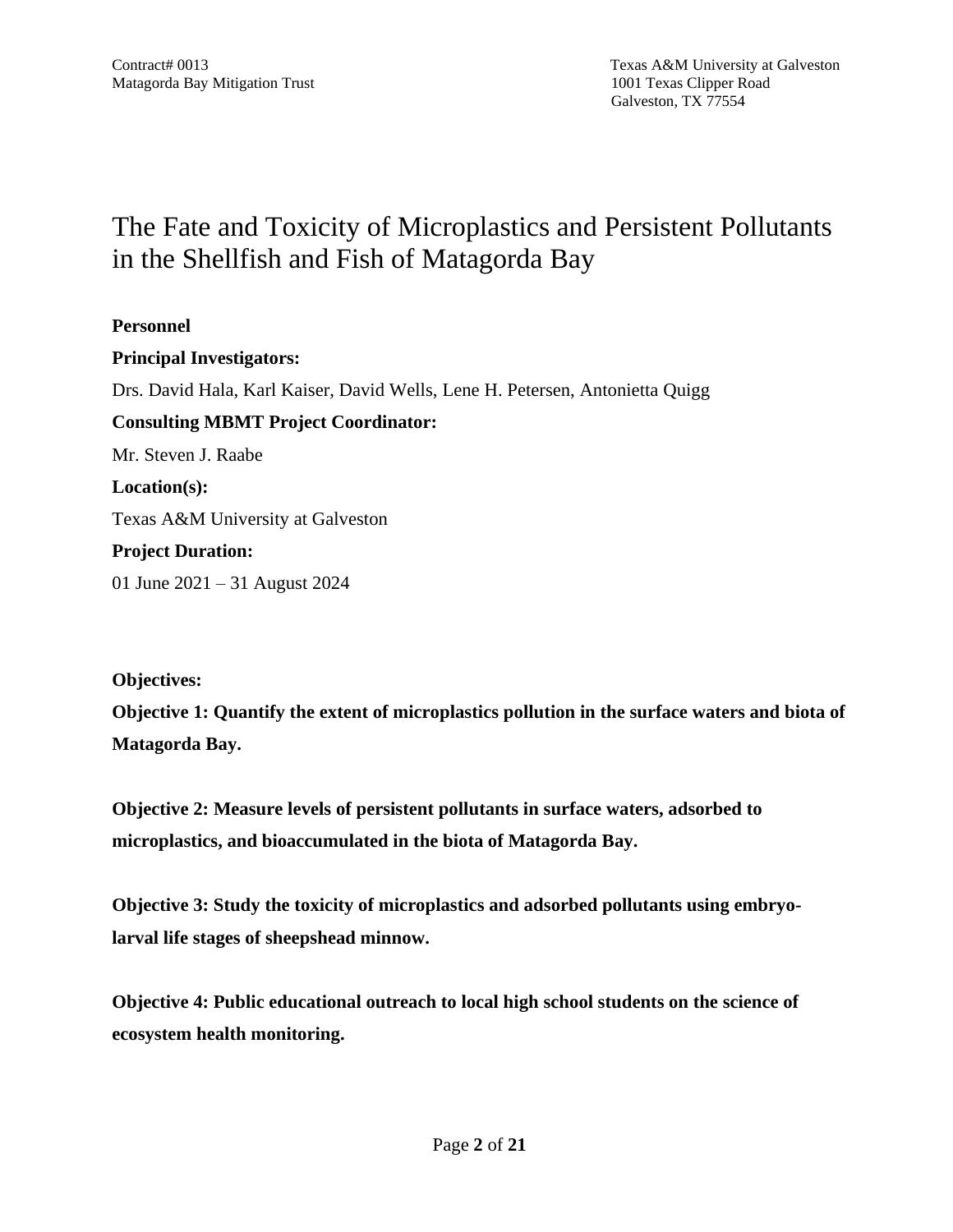## **1. INTRODUCTION**

#### **1.1 Background**

This project is studying the extent of microplastics and persistent pollutant exposure of resident biota (shellfish and fish) sampled from Matagorda Bay, and also assessing any likely toxicity effects due to exposure. The *new knowledge* gained from the successful completion of this project will contribute to an understanding of the long-term fate and toxicity of microplastics (and adsorbed pollutants) in the Matagorda Bay system.

In this <u>fourth interim report (March 1<sup>st</sup>, 2022 – May 31<sup>st</sup>, 2022)</u> we provide a list of key accomplishments as per the end of Year 1 of the project.

## **2. Key Updates**

As of the period encompassing the <u>fourth interim report (March 1<sup>st</sup>, 2022 – May 31<sup>st</sup>, 2022)</u>, the key achievements associated with each stated objective are detailed below.

# *Objective 1: Quantify the extent of microplastics pollution in the surface waters and biota of Matagorda Bay.*

• The collection of biotas (oysters, fish) has been completed. However, the collection and analysis of water samples from Matagorda Bay, which has already commenced in Year 1, will continue into Year 2. The biota collection duration has encompassed a time frame from May – December 2021. As of current evaluation, the total numbers of organisms sampled from Matagorda Bay are listed in **Table 1**, and for each total we indicate in parenthesis the numbers of biota samples already processed and analyzed for pollutant body-burdens.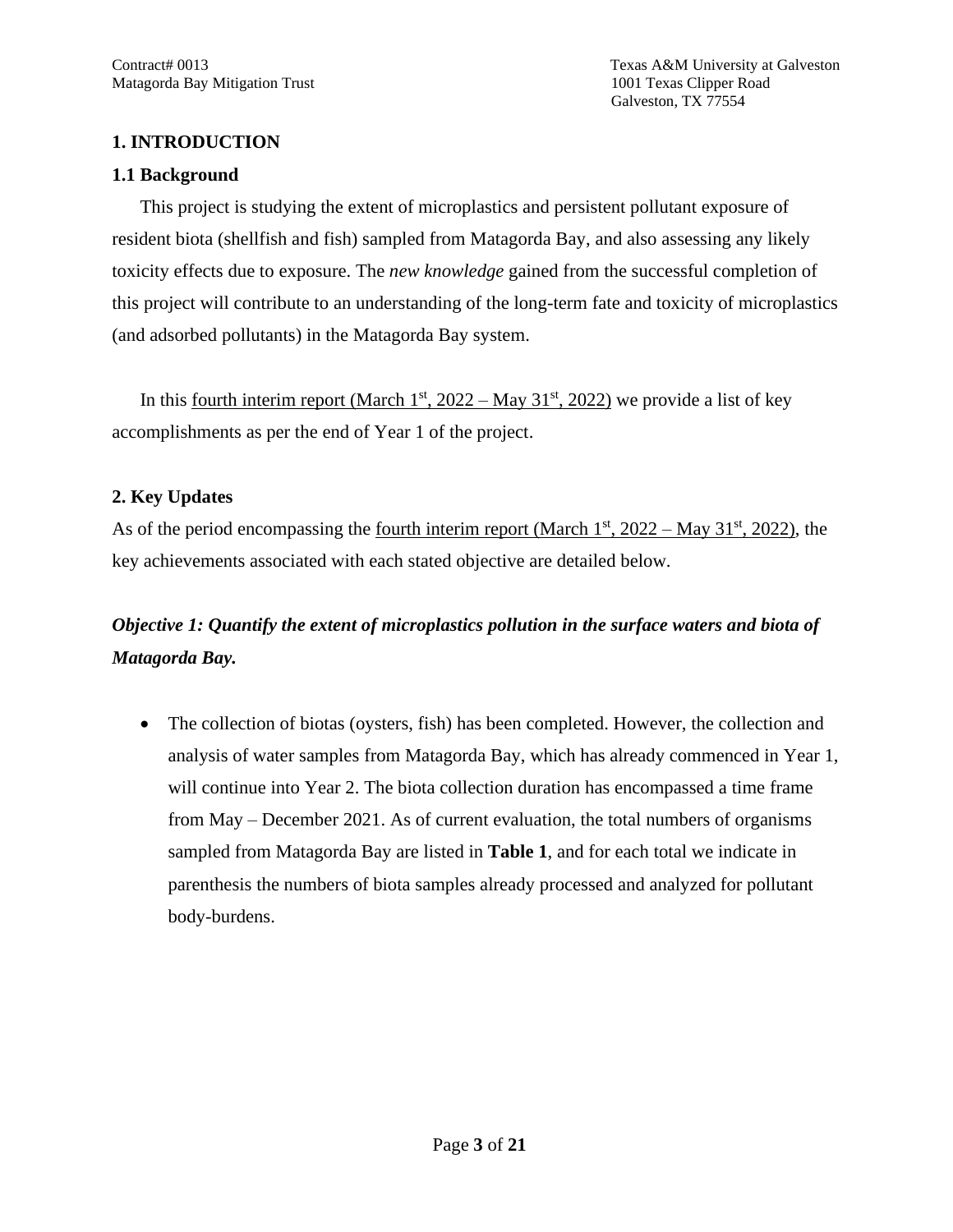**Table 1.** Summary of the total numbers of fish (muscle, liver, and digestive tract) and oysters (gill and mantle) sampled from Matagorda Bay (May – December 2021). The number in parenthesis listed besides the Total Numbers Sampled indicates the numbers of fish processed for the analysis of pollutant body-burdens (PAHs and PCBs).

| <b>Common Name</b>    | <b>Scientific Name</b>  | <b>Total Numbers Sampled</b> |
|-----------------------|-------------------------|------------------------------|
| Gulf menhaden         | Brevoortia patronus     | 44                           |
| Red drum              | Sciaenops ocellatus     | 7(7)                         |
| <b>Black</b> drum     | Pogonias cromis         | 9                            |
| Hardhead catfish      | Ariopsis felis          | 77(10)                       |
| Flathead grey mullet  | Mugil cephalus          | 78 (14)                      |
| Gafftopsail catfish   | Bagre marinus           | 5                            |
| Bluefish              | Pomatomus saltatrix     | 3                            |
| Atlantic croaker      | Micropogonias undulatus | 16                           |
| Spot                  | Leiostomus xanthurus    |                              |
| Lady fish             | Elops saurus            | 8                            |
| Spotted seatrout      | Cynoscion nebulosus     | 9(9)                         |
| Pinfish               | Lagodon rhomboides      | 6                            |
| Southern kingfish     | Menticirrhus americanus | $\overline{2}$               |
| Atlantic spadefish    | Chaetodipterus faber    |                              |
| American gizzard shad | Dorosoma cepedianum     | 11                           |
| Crevalle jack         | Caranx hippos           | $\overline{2}$               |
| <b>Eastern Oyster</b> | Crassostrea virginica   | 20                           |
|                       | Total biota sampled $=$ | 301                          |

- The GCMS/MS-pyrolysis method has been optimized for the analysis of microplastics from biota samples. The high interference of organic carbon detected from the samples has been removed by pre-digesting tissue samples in 10% potassium hydroxide (KOH) for 48 hours at  $60^{\circ}$ C for water samples, or enzymatic digestion for biota samples. After digestion, samples are filtered onto 25 mm glass fiber filters (GFF, Whatman), the filters are dried and then packed into steel cups for pyrolysis.
- The updated GCMS/MS-pyrolysis analytical method can monitor all common plastics (**Fig. 1**) and phthalate plasticizers (**Fig. 2**). Phthalate plasticisers are detected and quantified based on their characteristic pyrolyzate product phthalic anhydride (**Fig. 2**).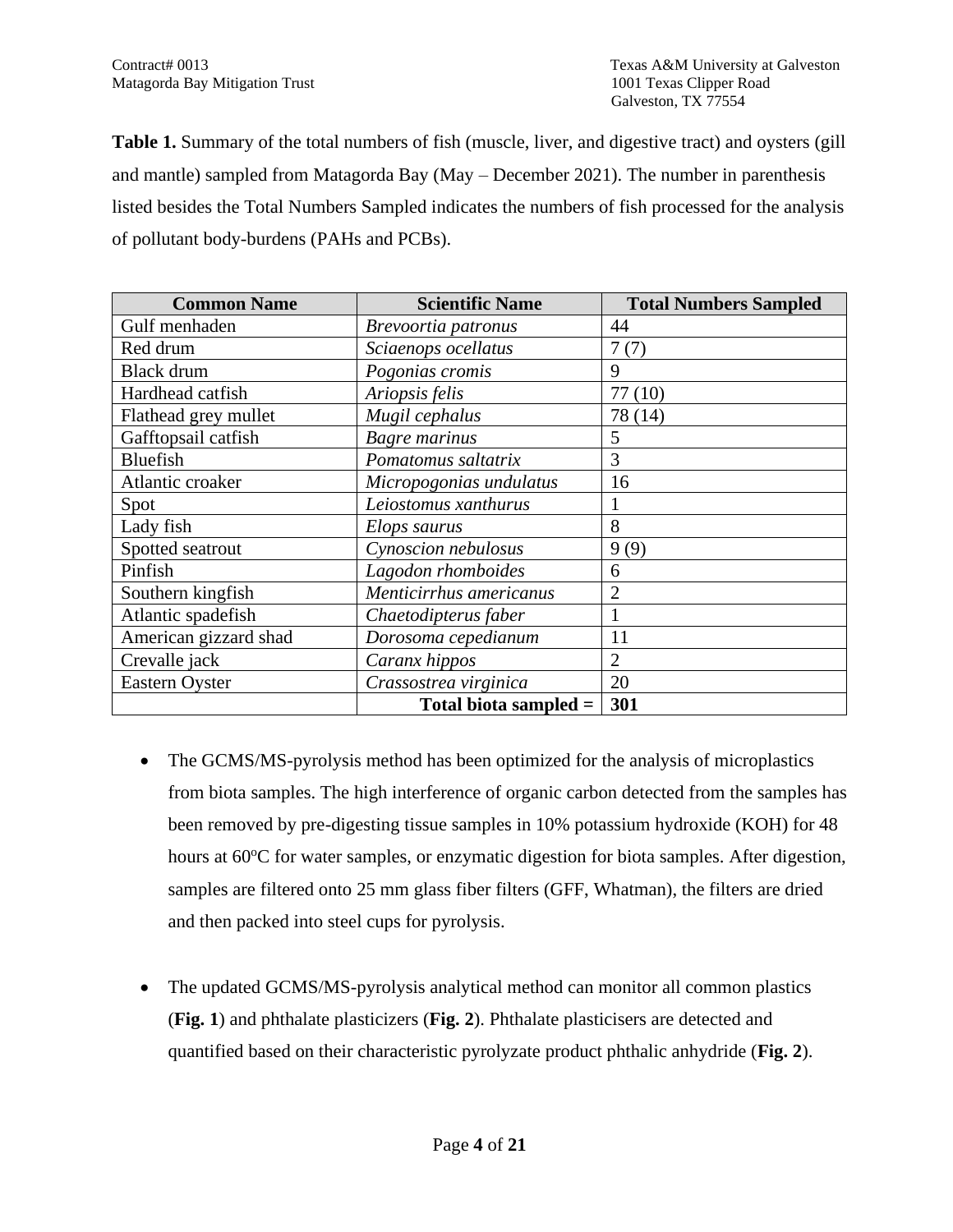

**Fig. 1** Pyrogram of a surface water sample. Sample was collected with a 10' stainless steel filter with a 5  $\mu$ m pore size and ~100 L were filtered. Pyrolysis is performed at 600 $^{\circ}$ C, and pyrolysis products are separated and detected by GC-MS/MS. PS, polystyrene; PA, polyamide; PVC, polyvinyl chloride; PC, polycarbonate; PE, polyethylene; PP, polypropylene; PMMA, polymethyl methacrylate; PUR; polyurethane.



**Fig. 2.** Pyrogram of phthalate plasticizers. Pyrolysis converts common phthalate esters into phthalic anhydride ( $m/z = 148$ ), that can be identified and quantified parallel to common plastics.

• In addition, microplastics have also been measured in the surface waters of Matagorda Bay and are presented in **Table 2**.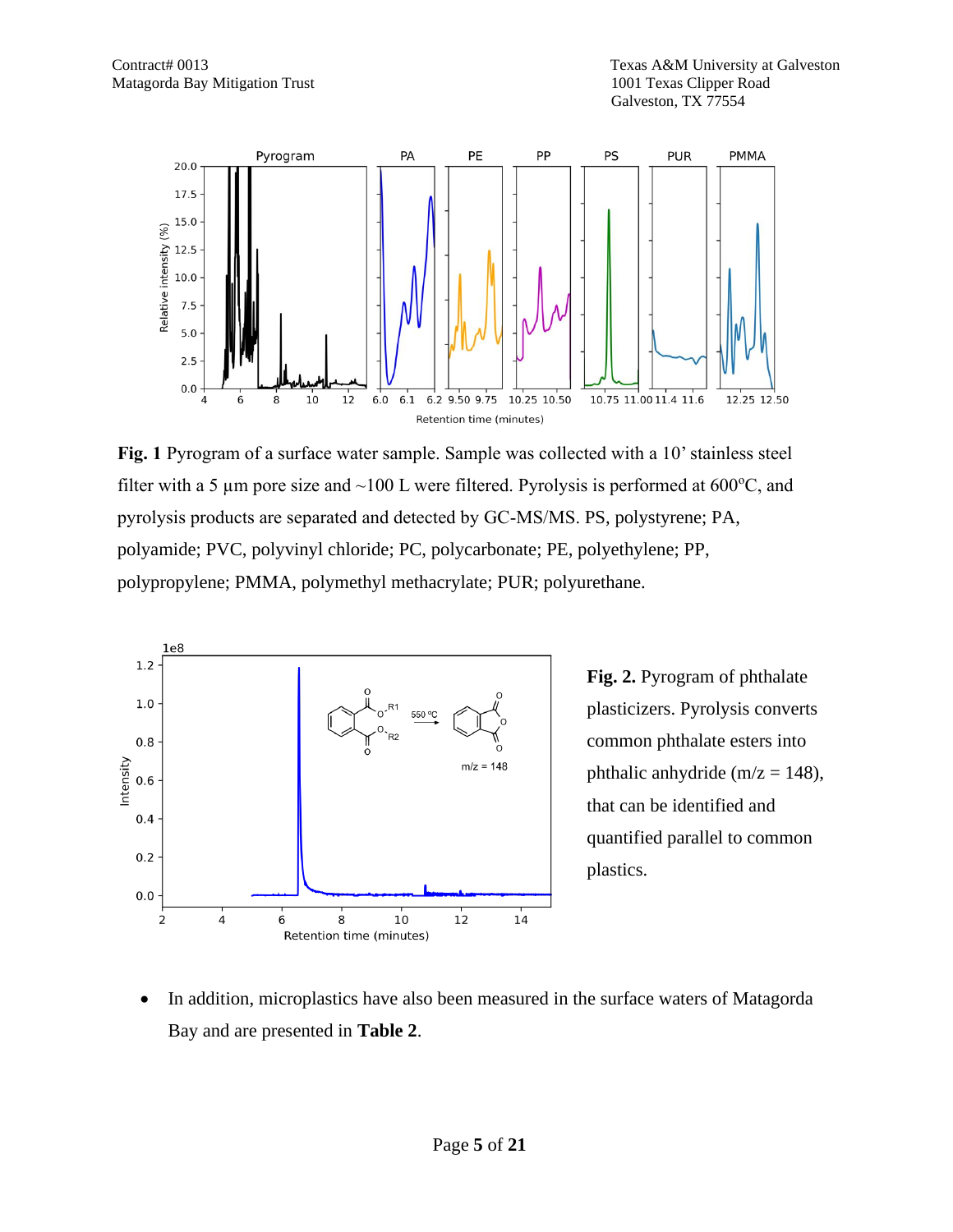**Table 2**. Concentrations of microplastics in surface water from Matagorda Bay. Sample was collected with 10' inch stainless steel filters (5 µm pore size). PS, polystyrene; PA,, polyamide; PVC, polyvinyl chloride; PC, polycarbonate; PET, polyethylene terephthalate; PE, polyethylene; PP, polypropylene; PMMA, polymethyl methacrylate; PUR; polyurethane.

| <b>Plastic type</b> | Concentration (ng/L) |
|---------------------|----------------------|
| <b>PS</b>           | 213                  |
| PA                  | 258                  |
| <b>PVC</b>          |                      |
| PC                  | 28                   |
| <b>PET</b>          |                      |
| PE                  | 1080                 |
| PP                  | 1082                 |
| <b>PMMA</b>         | 672                  |
| <b>PUR</b>          | 648                  |

- In Year 1, three water sampling trips on Matagorda Bay have been completed. The first trip was on August  $17<sup>th</sup>$ , 2021, during this trip we filtered and collected surface water samples from 7 locations in the Matagorda Bay waters (please see **Fig. 3**). The second trip was on September  $12<sup>th</sup>$ , 2021, we collected samples from 6 locations from the beaches of Port O'connor, Magnolia Beach, Port Lavaca, Weedhaven, Palacios and Wadsworth around the bay (not shown on the map in **Fig. 3**). On the second trip we used a pump to filter the surface water and about 13-26 gallons was filtered each time and then collected in mason jars. A third trip of water sampling in the Matagorda Bay waters was conducted on December  $16<sup>th</sup>$ , 2021. During this trip, samples were collected with a filtration system and a 200 µm tow net. Filtered samples were collected with a 5 µm stainless steel filter cartridge and 10-24 gallons were filtered.
- Additional water sampling trips are planned in Year 2.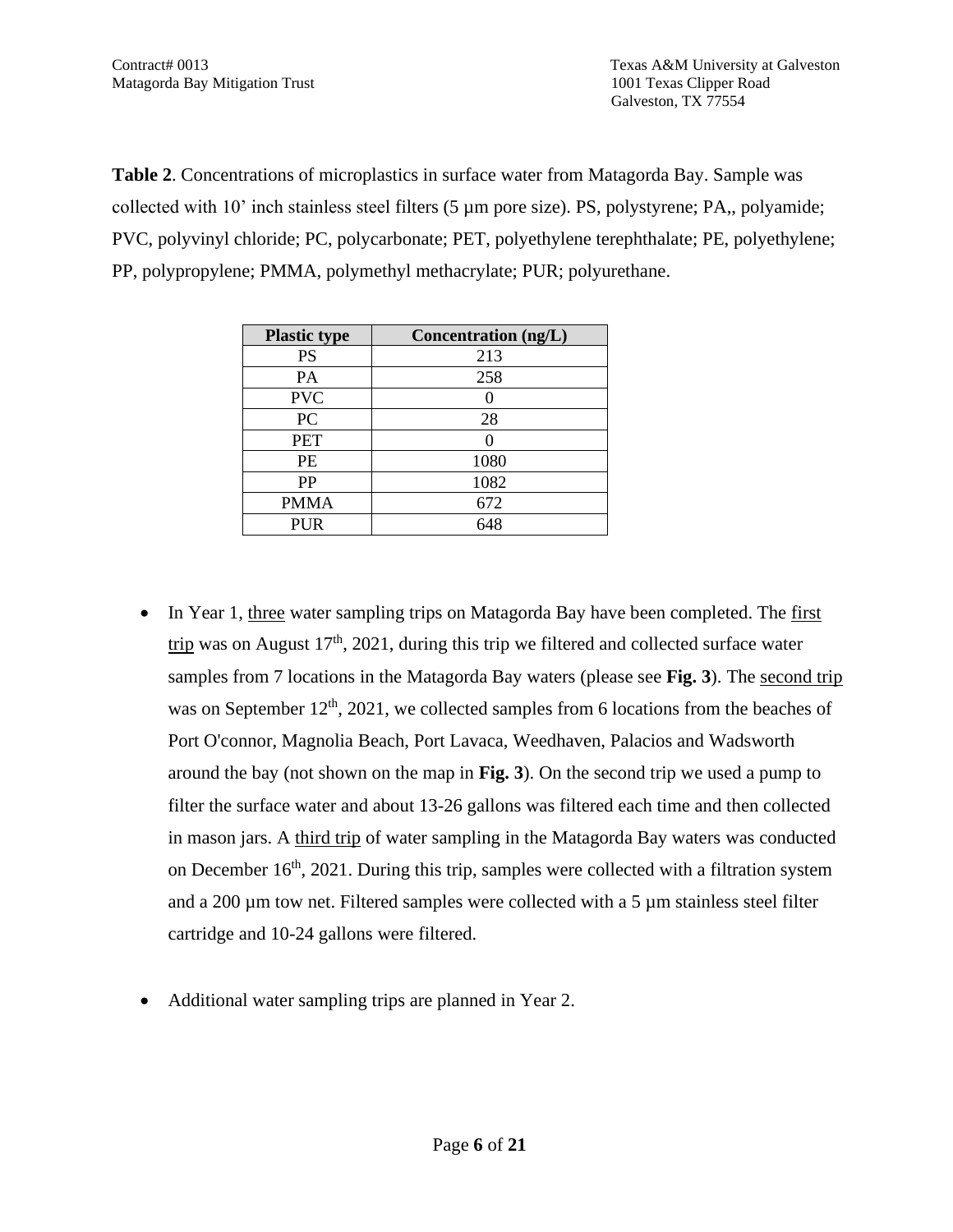

**Fig. 3.** Map of Matagorda Bay showing the various sites from which water samples have been collected over the Year 1 project duration. The May – July 2021 water sampling locations are shown as yellow circles; August 2021 sites are shown as red circles; and the December 2021 sites are shown as orange circles.

## *Objective 2: Measure levels of persistent pollutants in surface waters, adsorbed to microplastics, and bioaccumulated in the biota of Matagorda Bay.*

- As per the end of Year 1, PAH and PCB body-burdens in biota samples from Matagorda Bay have been nearly completed (with exception of analysis in oysters, which is currently in-progress).
- An accelerated solvent extraction (ASE) and gas chromatography mass spectrometry (GCMS) method is being used for the analysis of select persistent organic pollutants, namely polycyclic aromatic hydrocarbons (PAHs) and polychlorinated biphenyls (PCBs), in biota from Matagorda Bay (**Fig. 4**).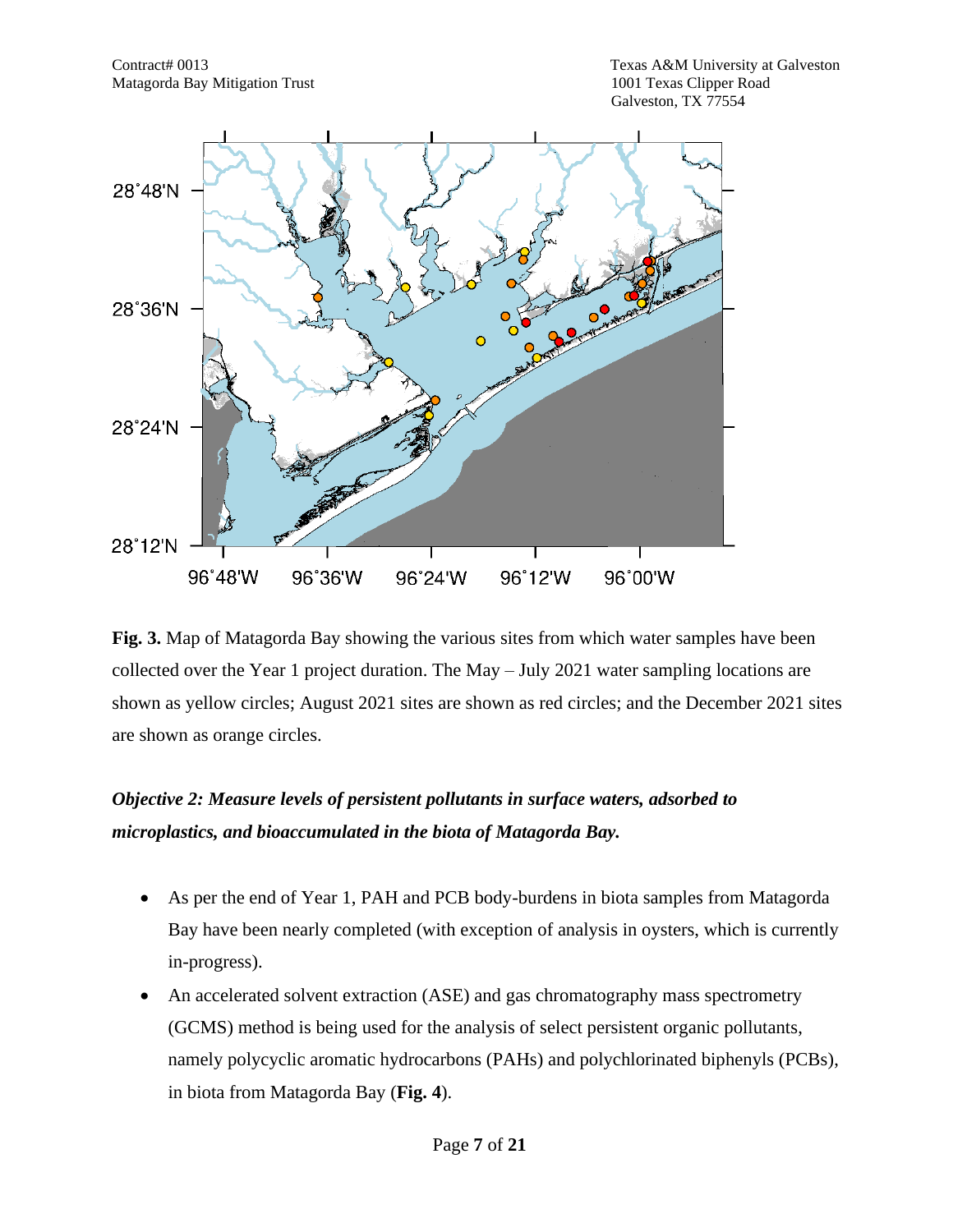

**Fig. 4**. A chromatograph of PAHs and PCBs as measured using GCMS. A total of 15 PAHs and 29 PCB congeners (all EPA priority pollutants) are being quantified. The 15 PAHs include: naphthalene (NAP), acenaphthene (ACE), fluorene (FLU), anthracene (ANT), phenanthrene (PHE), fluoranthene (FLT), chrysene (CHR), pyrene (PYR), benzo[a]anthracene (BaA), benzo[b]fluoranthene (BbF), benzo[k]fluoranthene (BkF), benzo[a]pyrene (BaP), dibenz[a,h]anthracene (DahA), benzo[g,h,i]perylene (BghiP), and indeno[1,2,3-cd]pyrene (IcdP). The 29 PCB congeners include PCBs 1, 18, 28, 33, 52, 95, 101, 81, 77, 149, 123, 118, 114, 153, 105, 138, 126, 187, 183, 128, 167, 177, 171, 156, 157, 180, 169, 170, and 189. Of the 29 PCB congeners, 12 are dioxin-like: PCBs 77, 81, 105, 114, 118, 123, 126, 156, 157, 167, 169, and 189. All PCBs are identified according to the IUPAC numbering system.

- Ouality assurance studies for PAH and PCB analysis involving the standard addition of PAHs and PCBs into liver tissue homogenates from fish and subjected to ASE extraction and lipid removal, yield a recovery of 77% for Benzo[a]pyrene, 38% for Pyrene, 90% for PCB 18 and 63% for PCB 101. These recoveries adequately demonstrate the effectiveness of the pollutant extraction and analysis methods.
- The analysis of PAHs and PCBs in the tissue samples (muscle and liver) of select fish species expected to represent various trophic levels is completed. The species selected for analysis include hardhead catfish (*Ariopsis felis*), spotted seatrout (*Cynoscion nebulosus*),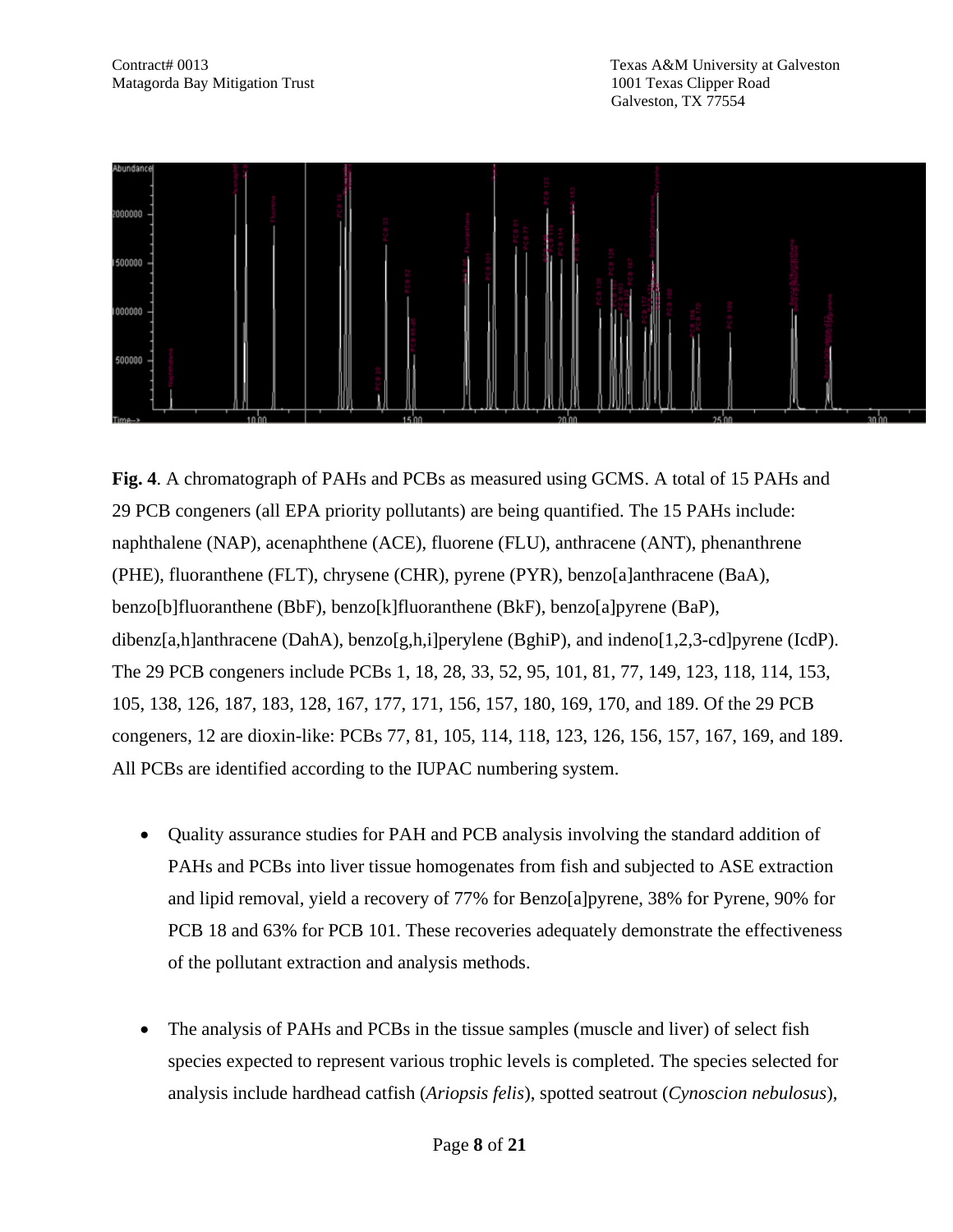flathead grey mullet (*Mugil cephalus*), and red drum (*Sciaenops ocellatus*). The mean total PAH levels in liver were higher than those in the muscle of fish (~50 – 95%) (**Fig. 5**). Whereas PCB levels were 40 – 97% higher in the liver vs. muscle of fish (**Fig. 5**). Overall, PAH levels were 5x higher than PCB levels in muscle, and 2x higher than PCB levels in the livers of fish. The higher pollutant body-burdens in the liver tissue are not surprising given the lipophilic nature of the pollutants and the  $\sim 2x - 10x$  higher lipid content of the

![](_page_8_Figure_3.jpeg)

liver vs. muscle.

**Fig. 5**. Mean total PAH and PCB levels in the muscle and liver tissue of the fish sampled from Matagorda Bay. Data is shown as mean  $\pm$  standard errors.

• A closer examination of the individual PAH congeners indicates a predominance of the low molecular weight petrogenic PAHs (i.e., mostly oil-derived vs. combustion-derived), naphthalene (NAP), acenaphthene (ACE), fluorene (FLU), in the muscle and liver tissues of fish (**Table 3**) (**Fig. 6(a)** and **(b)**). However, the high molecular pyrogenic PAH, and indeno[1,2,3-cd]pyrene (IcdP), was also evident only in the muscle tissue of spotted seatrout, flathead grey mullet, and red drum (**Fig. 6(a)**).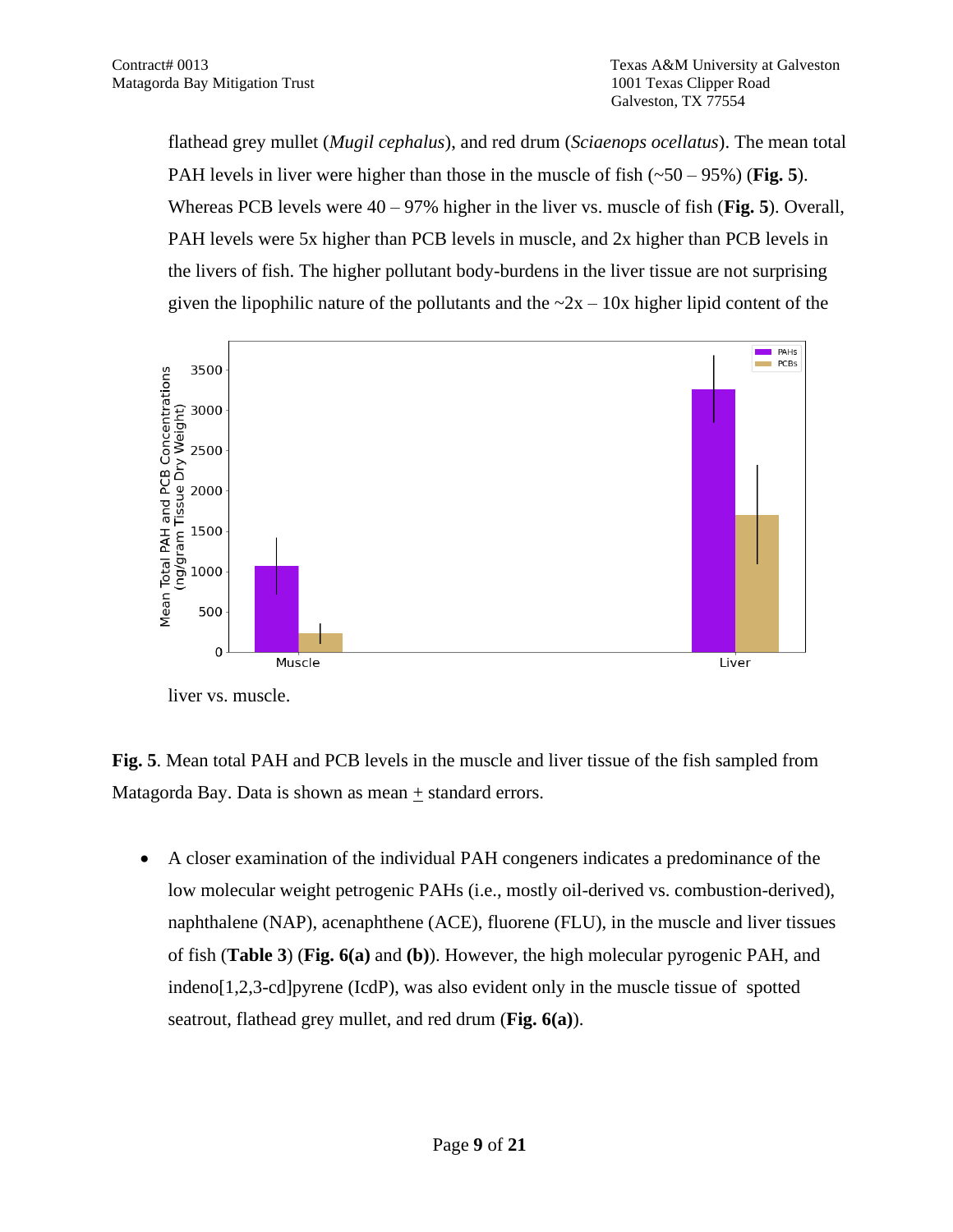• The high bioaccumulation of the low molecular weight PAHs is likely due to their greater bioavailability, which is a consequence of their higher water solubility (Djomo et al., 1996). However, it is unclear whether the high bioaccumulation of IcdP is indicative of trophic transfer. The overall predominance of low molecular PAHs, such as NAP, ACE, and FLU in fish tissues indicates exposure to mostly petrogenic PAHs in Matagorda Bay (Wolska et al., 2012).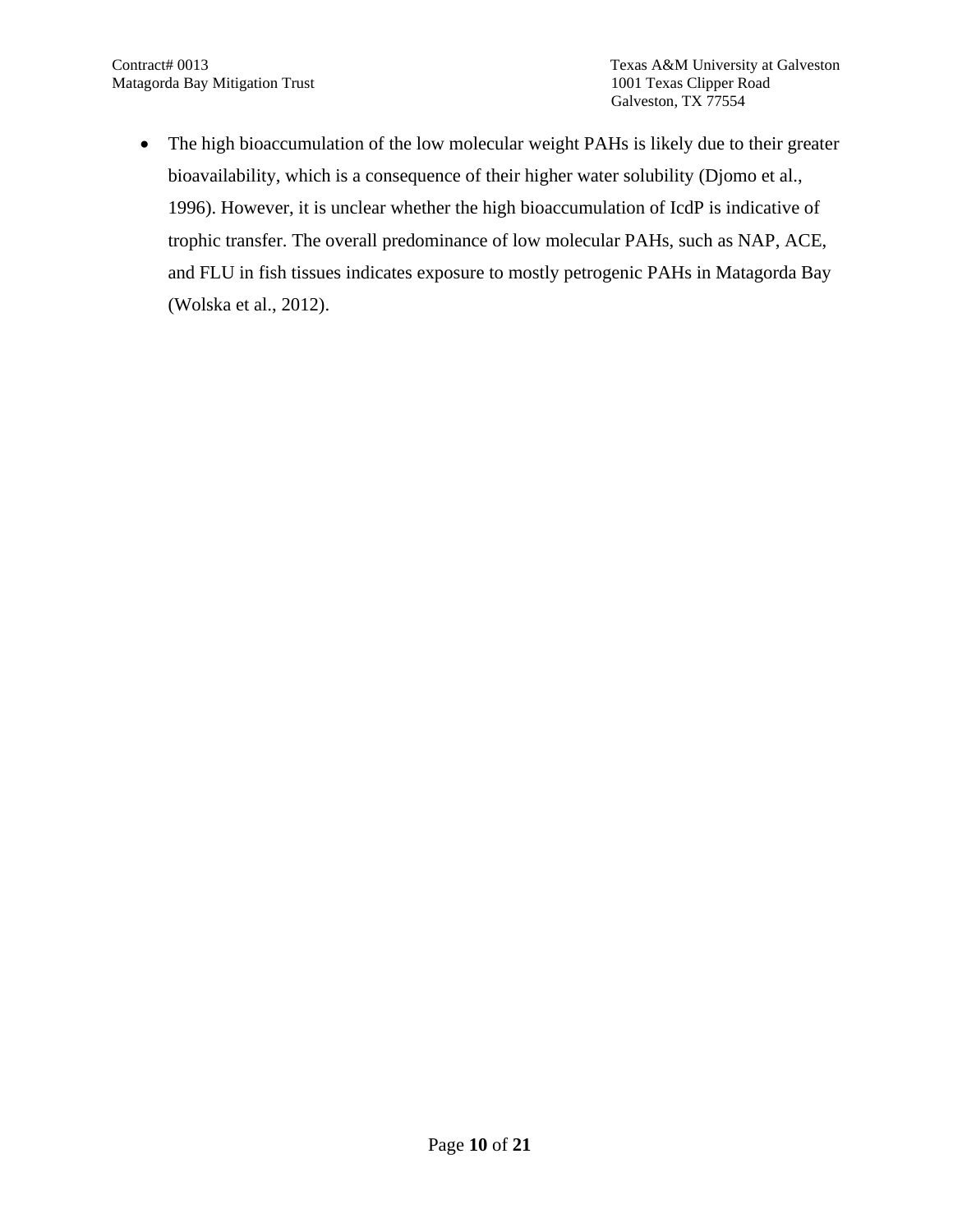Matagorda Bay Mitigation Trust

Contract# 0013 Texas A&M University at Galveston Galveston, TX 77554

**Table 3.** Concentrations of individual PAHs and PCBs measured in the muscle and liver tissue of fish from Matagorda Bay. Levels are shown as average ng/gram tissue dry weight  $\pm$  standard error. (- indicates values below limits of detection and therefore not reported).

|                                    |               | <b>Hardhead Catfish</b> |               | <b>Spotted Seatrout</b> |               | <b>Flathead Grey Mullet</b> |               | <b>Red Drum</b> |
|------------------------------------|---------------|-------------------------|---------------|-------------------------|---------------|-----------------------------|---------------|-----------------|
| <b>Compounds: PAHs</b>             | <b>Muscle</b> | <b>Liver</b>            | <b>Muscle</b> | Liver                   | <b>Muscle</b> | <b>Liver</b>                | <b>Muscle</b> | Liver           |
|                                    | $(n=10)$      | $(n=10)$                | $(n=9)$       | $(n=3)$                 | $(n=13)$      | $(n=13)$                    | $(n=7)$       | $(n=8)$         |
| <b>Naphthalene</b> (NAP)           | 1346.6        | 2190.6                  | 2.3           | 823.8                   | 334.9         | 516.0                       |               | 1522.4          |
|                                    | ±586.7        | $+967.2$                | $\pm 2.3$     | ±140.0                  | ±163.8        | ±163.7                      |               | ±335.8          |
| <b>Acenaphthene</b> (ACE)          | 12.3          | 95.0                    | 15.8          | 431.4                   | 21.7          | 76.3                        | 6.5           | 581.2           |
|                                    | $\pm 2.5$     | ±16.5                   | $\pm 3.0$     | ±135.5                  | ±4.1          | $+11.1$                     | $\pm 0.7$     | ±168.5          |
| <b>Fluorene (FLU)</b>              | 9.0           | 307.0                   | 8.3           | 2287.9                  | 18.8          | 1528.1                      | 1.8           | 1876.7          |
|                                    | $\pm 1.4$     | ±108.2                  | ±4.0          | ±1498.6                 | $\pm 6.1$     | $+588.8$                    | $\pm 1.3$     | $+760.9$        |
| <b>Phenanthrene (PHE)</b>          | 23.1          | 23.6                    | 44.9          | 47.3                    | 64.1          | 47.3                        | 11.5          | 45.7            |
|                                    | $\pm 5.2$     | $\pm 9.3$               | $\pm 20.7$    | $+24.0$                 | ±19.7         | ±11.5                       | $\pm 1.1$     | ±11.8           |
| <b>Anthracene</b> (ANT)            | 14.4          | 43.6                    | 8.1           | 3.5                     | 42.3          | 38.4                        | 3.8           | 22.7            |
|                                    | $\pm 3.2$     | ±4.0                    | $\pm 3.1$     | $\pm 1.8$               | $+12.9$       | $\pm 8.4$                   | $\pm 1.4$     | $\pm 9.1$       |
| <b>Fluoranthene</b> ( <b>FLT</b> ) | 28.0          | 52.9                    | 9.6           | 0.8                     | 20.9          |                             | 2.2           | 2.6             |
|                                    | $\pm 5.1$     | ±12.5                   | ±5.8          | $\pm 0.8$               | $\pm 2.8$     |                             | $\pm 2.2$     | ±1.2            |
| <b>Pyrene (PYR)</b>                | 31.1          | 41.7                    | 22.7          | 19.6                    | 26.2          | 23.4                        | 6.6           | 15.8            |
|                                    | $\pm$ 5.2     | $+10.1$                 | $\pm 3.6$     | $+5.7$                  | ±5.8          | ±6.2                        | $\pm 1.7$     | $\pm 3.8$       |
| <b>Chrysene (CHR)</b>              | 0.9           | 34.4                    | 13.1          | 2.4                     | 9.3           | 22.5                        | 19.1          | 26.8            |
|                                    | $\pm 0.6$     | $\pm 14.0$              | $\pm 9.4$     | $\pm 2.4$               | $\pm 3.6$     | ±12.6                       | $\pm 15.2$    | ±14.8           |
| Benzo[a]anthracene (BaA)           | 2.8           | 29.7                    | 31.0          | 4.0                     | 36.6          | 14.8                        | 114.7         | 97.9            |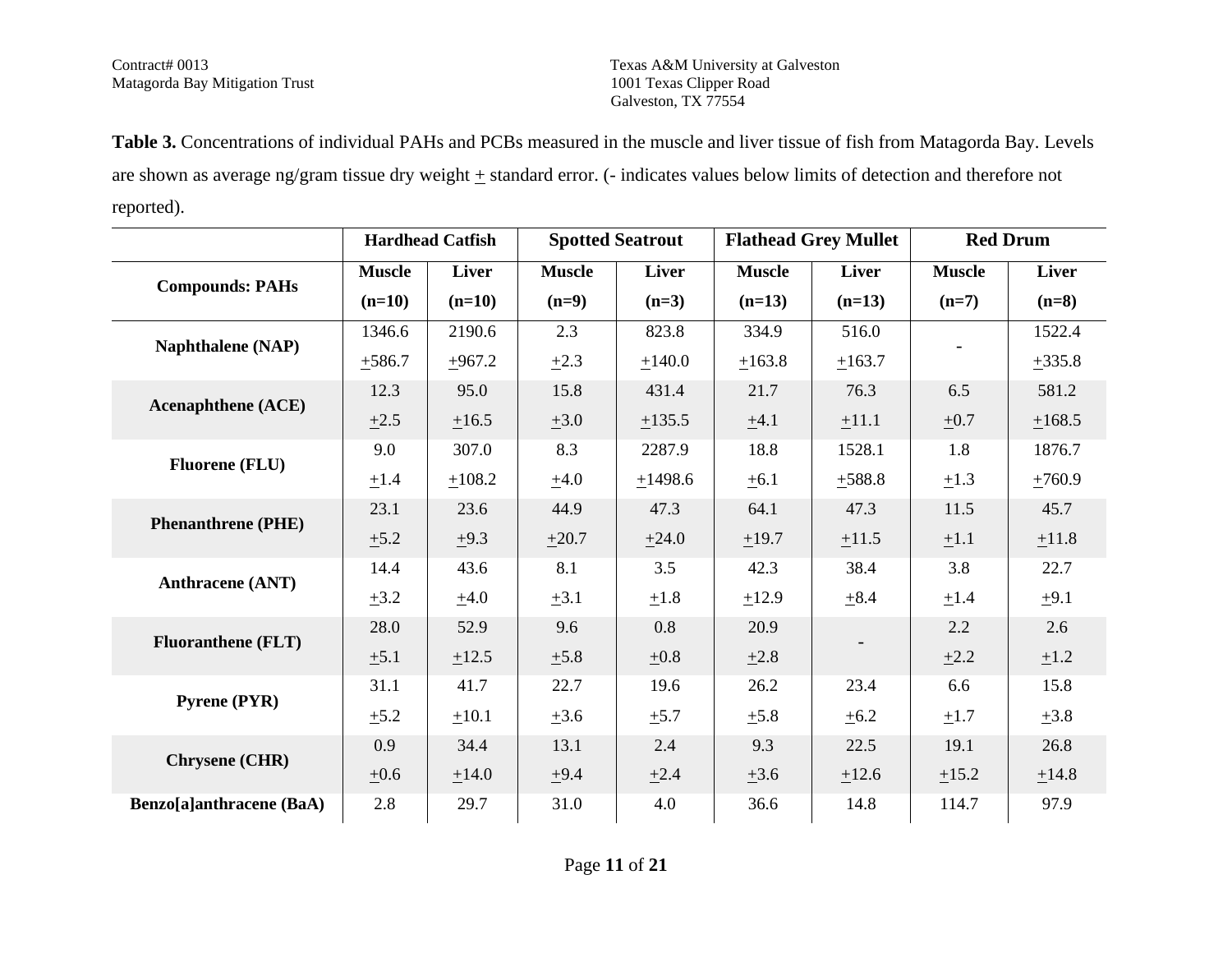Texas A&M University at Galveston<br>1001 Texas Clipper Road<br>Galveston, TX 77554

|                                                 | ±1.9                     | ±12.9         | ±16.3     | $\pm 4.0$     | ±14.5      | $\pm$ 8.9 | $+59.5$   | $\pm 70.2$ |
|-------------------------------------------------|--------------------------|---------------|-----------|---------------|------------|-----------|-----------|------------|
| <b>Benzo</b> [b]fluoranthene (BbF)              |                          | 1.6           | 7.3       |               | 11.2       | 0.1       | 3.4       |            |
|                                                 |                          | ±0.8          | ±1.8      |               | $\pm 2.6$  | $\pm 0.1$ | $\pm 1.3$ |            |
| <b>Benzo</b> [k]fluoranthene (BkF)              | 0.3                      | 2.2           | 8.9       |               | 8.4        |           | 1.8       |            |
|                                                 | $\pm 0.3$                | $\pm 0.9$     | $\pm 1.7$ |               | $\pm 2.9$  |           | ±1.2      |            |
| <b>Benzo</b> [a]pyrene (BaP)                    |                          | 6.8           | 2.8       | 4.1           | 0.6        | 12.7      | 1.4       | 2.1        |
|                                                 |                          | ±4.5          | $\pm 2.1$ | $\pm 3.6$     | $\pm 0.4$  | $+9.0$    | $\pm 0.9$ | $\pm 1.3$  |
| Indeno[1,2,3-cd]pyrene                          |                          | 21.9          | 20.2      | 11.6          | 209.1      | 40.4      | 22.7      | 7.0        |
| $(\mathbf{I} \mathbf{c} \mathbf{d} \mathbf{P})$ | $\qquad \qquad -$        | ±7.8          | $\pm 2.3$ | $\pm 7.5$     | $\pm 30.2$ | ±19.6     | ±1.9      | ±1.9       |
| Dibenz[a,h]anthracene                           | 2.6                      | 15.6          | 2.6       |               | 2.6        | 10.0      | 2.5       | 1.5        |
| (DahA)                                          | ±0.8                     | ±6.1          | $\pm 1.5$ |               | $\pm 1.3$  | $\pm 3.9$ | $\pm 0.9$ | $\pm 0.8$  |
| Benzo[ghi]perylene (BghiP)                      | $\overline{\phantom{a}}$ | 4.1           | 1.1       |               | 0.6        | 8.0       | 0.8       | 13.7       |
|                                                 |                          | $\pm 1.3$     | $\pm 0.7$ |               | $\pm 0.4$  | $\pm 1.6$ | $\pm 0.8$ | ±4.3       |
| $\Sigma$ PAHs                                   | 1,471.0                  | 2,870.6       | 1,788.5   | 3,636.4       | 807.2      | 2,338.0   | 198.9     | 4,216.1    |
|                                                 | $+605.2$                 | $\pm 1,000.3$ | ±40.0     | $\pm 1,734.7$ | $+236.1$   | $+629.9$  | $+73.6$   | $+1,222.0$ |
| <b>Compounds: PCBs</b>                          |                          |               |           |               |            |           |           |            |
| Non-ortho (dioxin like)                         |                          |               |           |               |            |           |           |            |
|                                                 | 1.0                      | 26.4          |           | 16.2          | 1.9        | 32.5      | 4.1       | 37.3       |
| <b>PCB 77</b>                                   | $\pm 1.0$                | ±12.3         |           | ±11.8         | $\pm 0.9$  | ±17.5     | $\pm 3.2$ | $\pm 20.1$ |
|                                                 | 1.3                      | 7.6           |           | 3.0           | 2.1        | 51.4      | 7.3       | 35.5       |
| <b>PCB 81</b>                                   | $\pm 0.7$                | ±4.5          |           | $\pm 1.5$     | ±1.4       | $+26.2$   | $\pm 4.1$ | $+23.1$    |
|                                                 | 12.8                     | 173.5         | 0.6       |               | 11.0       | 0.9       | 2.8       | 2.7        |
| <b>PCB 126</b>                                  | $\pm 8.9$                | ±63.1         | ±0.4      |               | ±8.8       | $\pm 0.9$ | $\pm 2.2$ | ±1.8       |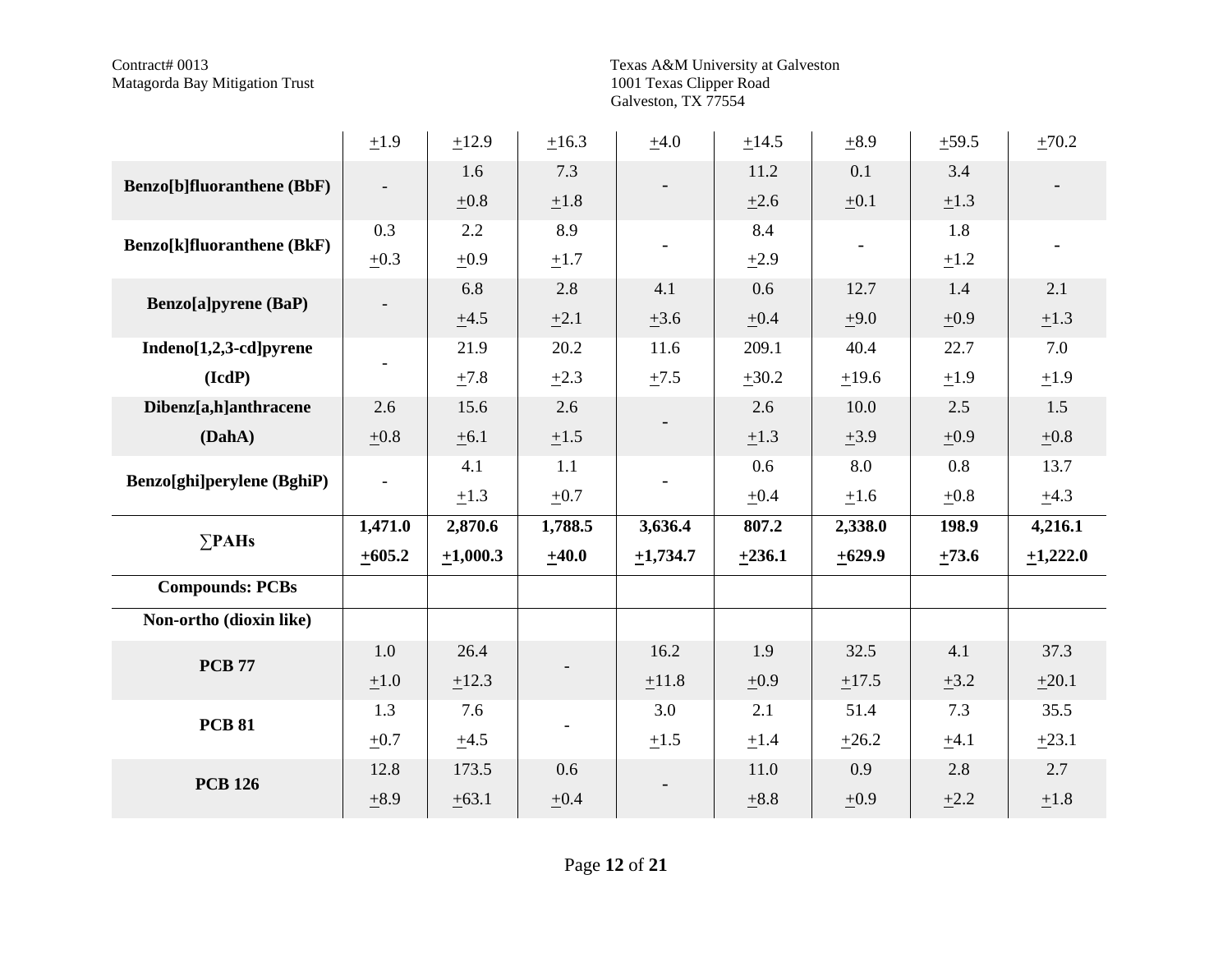Texas A&M University at Galveston<br>1001 Texas Clipper Road<br>Galveston, TX 77554

| <b>PCB 169</b>           | $1.0\,$   | 1.5       | 2.2       |            |           | 7.7        | 0.7       |           |
|--------------------------|-----------|-----------|-----------|------------|-----------|------------|-----------|-----------|
|                          | $\pm 0.3$ | $\pm 1.0$ | $\pm 1.1$ |            |           | $\pm 2.7$  | $\pm 0.7$ |           |
| Mono-ortho (dioxin like) |           |           |           |            |           |            |           |           |
| <b>PCB 105</b>           | 3.5       | 22.9      | 7.4       | 17.5       | 4.8       | 361.9      | 6.0       | 71.1      |
|                          | ±1.9      | ±5.2      | ±4.3      | ±17.5      | $\pm 2.4$ | $\pm 75.0$ | $\pm 2.0$ | ±24.2     |
| <b>PCB 114</b>           | 1.2       | 8.9       | 2.0       | 176.7      | 4.4       | 21.7       | 3.8       | 167.9     |
|                          | $\pm 0.8$ | ±4.5      | $\pm 1.0$ | ±84.5      | $\pm 2.6$ | ±6.7       | $\pm 2.1$ | ±51.0     |
| <b>PCB 118</b>           | 0.7       | 8.0       | 1.7       | 19.5       |           | 21.3       | 5.7       | 53.8      |
|                          | $\pm 0.7$ | $\pm 3.8$ | $\pm 0.8$ | $\pm 6.2$  |           | ±4.8       | ±4.0      | ±26.3     |
| <b>PCB 123</b>           | 0.8       | 7.2       | 1.6       | 26.3       | 17.2      | 25.3       | 2.4       | 42.6      |
|                          | $\pm 0.8$ | $\pm 3.2$ | ±0.8      | $+22.0$    | $+9.9$    | ±7.1       | ±1.8      | $+25.1$   |
| <b>PCB 156</b>           |           | 0.5       | 1.1       | 1.6        | 0.4       | 17.5       | 11.5      | 8.5       |
|                          |           | $\pm 0.5$ | $\pm 1.1$ | $\pm 1.6$  | $\pm 0.4$ | ±12.9      | $\pm 7.5$ | $\pm 3.6$ |
| <b>PCB 167</b>           |           | 8.2       | 4.6       | 102.2      |           | 142.3      |           | 51.3      |
|                          |           | $\pm$ 5.7 | ±4.6      | $+22.5$    |           | $\pm 78.6$ |           | $+18.4$   |
| <b>PCB 189</b>           |           | 0.4       |           |            |           | 0.4        |           | 6.4       |
|                          |           | $\pm 0.4$ |           |            |           | $\pm 0.4$  |           | $\pm 4.8$ |
| Non-dioxin like          |           |           |           |            |           |            |           |           |
| PCB <sub>1</sub>         |           | 40.0      |           | 44.6       | 44.5      | 42.8       |           | 34.6      |
|                          |           | ±15.9     |           | $\pm 5.6$  | ±14.1     | ±9.8       |           | ±10.9     |
| <b>PCB 18</b>            | 2.3       | 38.8      | 31.1      | 65.1       | 11.7      | 2062.3     | 86.4      | 1106.6    |
|                          | ±1.4      | ±11.7     | ±14.6     | $\pm 33.0$ | $\pm 7.0$ | ±751.4     | ±54.8     | ±585.2    |
| <b>PCB 28</b>            | 11.4      | 51.4      | 3.2       | 295.9      | 1.1       | 249.3      | 16.3      | 333.2     |
|                          | $\pm 3.1$ | ±22.8     | ±1.6      | ±246.4     | $\pm 0.8$ | ±102.9     | ±14.1     | ±137.0    |

Page 13 of 21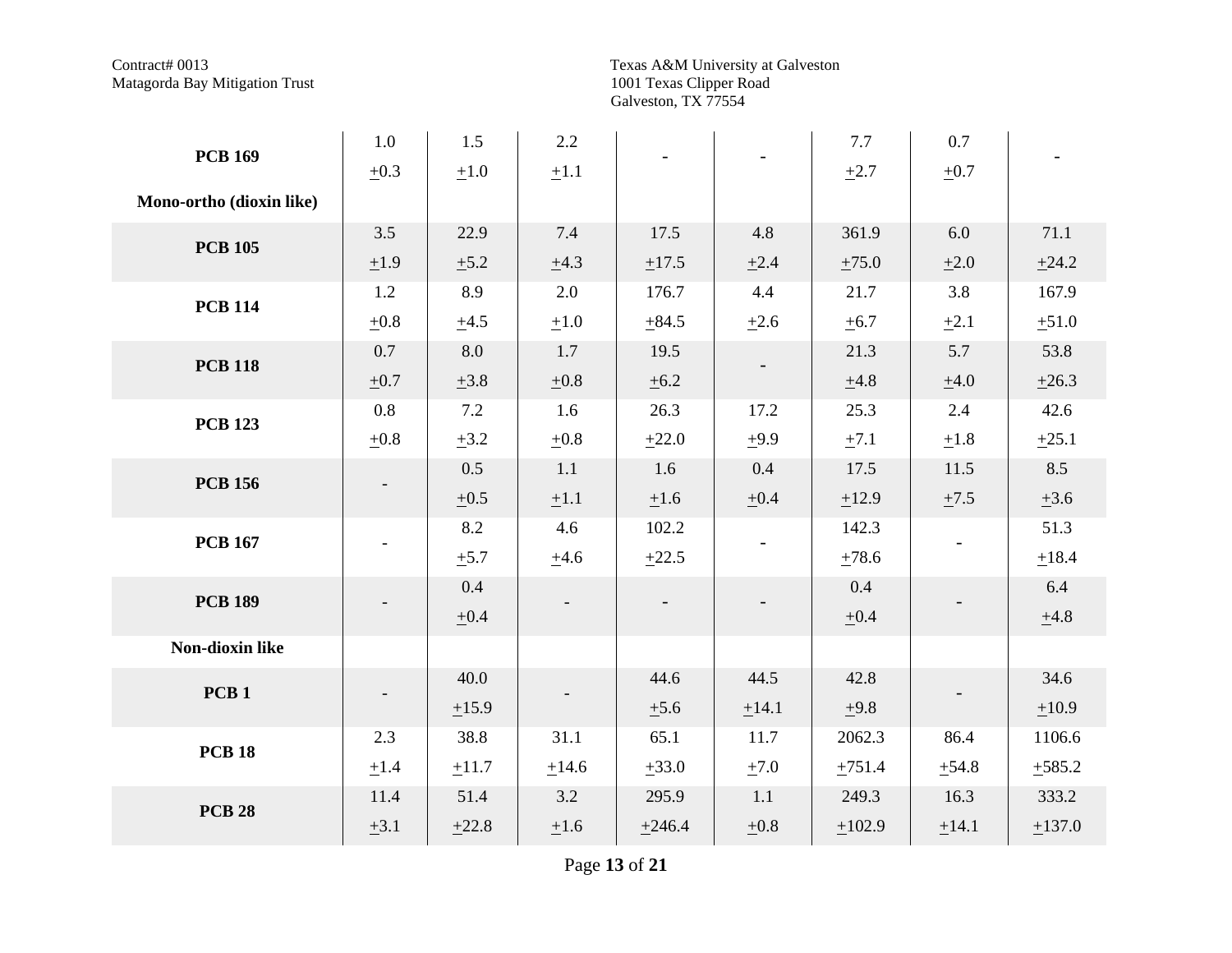Texas A&M University at Galveston<br>1001 Texas Clipper Road<br>Galveston, TX 77554

| <b>PCB 33</b>  | 0.5                      | 7.3                      | $0.8\,$                  | 5.6                      | 6.1                      | 19.1                     | 6.6                      | 28.1                     |
|----------------|--------------------------|--------------------------|--------------------------|--------------------------|--------------------------|--------------------------|--------------------------|--------------------------|
|                | $\pm 0.5$                | ±2.8                     | $\pm 0.8$                | $\pm 0.7$                | $\pm 2.7$                | ±6.4                     | $\pm 3.8$                | ±6.4                     |
| <b>PCB 52</b>  |                          | $\overline{\phantom{a}}$ | 0.2                      |                          | $\overline{\phantom{a}}$ | 0.1                      | 1.3                      | 0.3                      |
|                |                          |                          | ±0.2                     |                          |                          | $\pm 0.1$                | $\pm 0.6$                | $\pm 0.3$                |
| <b>PCB 95</b>  | $\overline{\phantom{a}}$ | 17.0                     | $\overline{\phantom{a}}$ | $\overline{\phantom{a}}$ | $\overline{\phantom{a}}$ | 1.5                      | 1.3                      | 18.7                     |
|                |                          | $\pm 16.4$               |                          |                          |                          | $\pm 0.8$                | $\pm 0.9$                | ±11.9                    |
| <b>PCB 101</b> |                          | 4.1                      |                          | 17.0                     | 3.0                      | 27.5                     | 2.0                      | 55.4                     |
|                |                          | $\pm 2.0$                |                          | ±9.9                     | $\pm 1.5$                | $\pm 8.6$                | $\pm 2.0$                | ±16.7                    |
| <b>PCB 149</b> | $\overline{\phantom{a}}$ | $\overline{\phantom{a}}$ | $\overline{\phantom{a}}$ | $\blacksquare$           | $\overline{\phantom{a}}$ | 6.4                      | 4.4                      | 6.7                      |
|                |                          |                          |                          |                          |                          | $\pm 3.8$                | $\pm 3.1$                | ±2.9                     |
| <b>PCB 153</b> |                          |                          | 0.8                      | 0.3                      | 1.1                      | 1.5                      | 0.6                      | 0.5                      |
|                |                          |                          | $\pm 0.8$                | $\pm 0.3$                | $\pm 0.6$                | $\pm 0.7$                | $\pm 0.6$                | $\pm 0.5$                |
| <b>PCB 138</b> |                          | $\overline{\phantom{a}}$ | 0.5                      | 9.8                      |                          | 26.1                     |                          | 1.3                      |
|                |                          |                          | $\pm 0.5$                | ±4.0                     |                          | $\pm 16.2$               |                          | $\pm 0.8$                |
| <b>PCB 187</b> |                          | 3.3                      | 0.5                      |                          |                          | $\overline{\phantom{a}}$ |                          | $\overline{\phantom{a}}$ |
|                |                          | $\pm 2.0$                | $\pm 0.5$                |                          |                          |                          |                          |                          |
| <b>PCB 183</b> | $\overline{\phantom{a}}$ | 2.3                      | $\overline{\phantom{a}}$ | $\overline{\phantom{a}}$ | $\overline{\phantom{a}}$ | $\overline{a}$           | $\overline{\phantom{a}}$ | 0.5                      |
|                |                          | $\pm 1.7$                |                          |                          |                          |                          |                          | $\pm 0.5$                |
| <b>PCB 128</b> | 1.1                      | 12.1                     | 7.9                      | 196.0                    | 0.8                      | 65.2                     | 0.6                      | 90.7                     |
|                | $\pm 0.7$                | $\pm 10.2$               | ±7.9                     | ±39.4                    | $\pm 0.5$                | $+54.9$                  | $\pm 0.6$                | ±35.7                    |
| <b>PCB 177</b> | $\overline{\phantom{a}}$ | $\overline{\phantom{a}}$ | 0.5                      | $\overline{\phantom{a}}$ | $\overline{\phantom{a}}$ |                          | 3.4                      | $0.6\,$                  |
|                |                          |                          | $\pm 0.5$                |                          |                          |                          | $\pm 2.2$                | $\pm 0.6$                |
| <b>PCB 171</b> |                          |                          |                          |                          |                          |                          | 3.7                      | 1.6                      |
|                |                          |                          |                          |                          |                          |                          | ±1.9                     | $\pm 1.6$                |

Page 14 of 21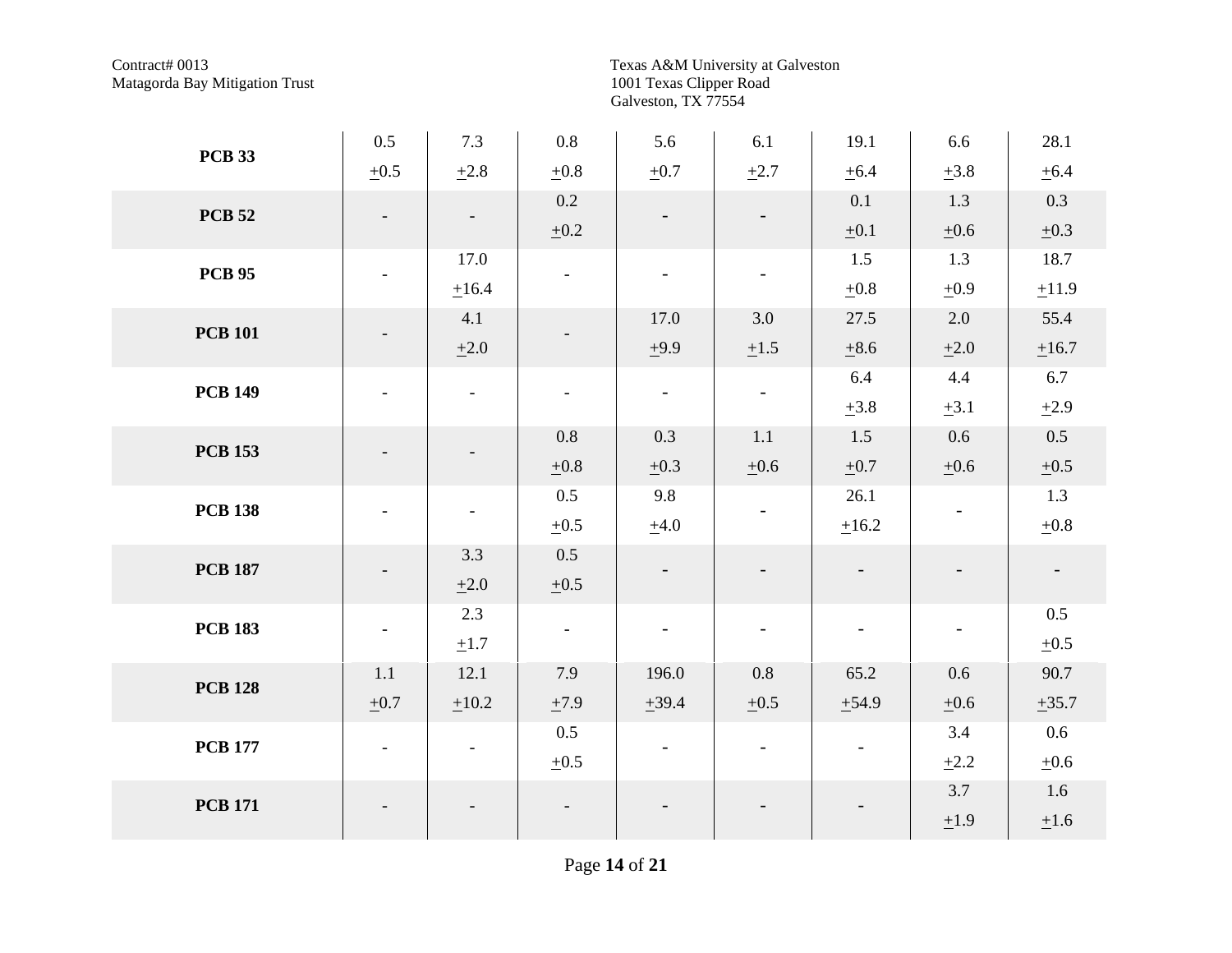Texas A&M University at Galveston<br>1001 Texas Clipper Road<br>Galveston, TX 77554

|                |                          | 1.0                      |                          | 3.4       | 1.2                      | 18.1      | 2.5                      | 4.8       |
|----------------|--------------------------|--------------------------|--------------------------|-----------|--------------------------|-----------|--------------------------|-----------|
| <b>PCB 157</b> | $\overline{\phantom{a}}$ | $\pm 0.7$                | $\overline{\phantom{0}}$ | $\pm 1.7$ | $\pm 0.8$                | $+12.0$   | $\pm 1.6$                | $\pm 4.2$ |
| <b>PCB 180</b> |                          | 1.8                      |                          | 2.2       |                          | 0.6       |                          | 1.2       |
|                | $\overline{\phantom{a}}$ | $\pm 1.3$                | $\overline{\phantom{0}}$ | $\pm 2.2$ | $\overline{\phantom{0}}$ | $\pm 0.6$ | $\overline{\phantom{a}}$ | $\pm 0.8$ |
| <b>PCB 170</b> |                          |                          | 0.6                      | 2.4       |                          | 1.9       | 1.3                      | 2.3       |
|                | $\overline{\phantom{a}}$ | $\overline{\phantom{a}}$ | $\pm 0.6$                | $\pm 2.4$ | $\overline{\phantom{0}}$ | $\pm 1.2$ | $\pm 1.3$                | $\pm 1.1$ |
| $\Sigma$ PCBs  | 37.6                     | 444.2                    | 605.6                    | 1,005.2   | 111.2                    | 3,205.1   | 174.8                    | 2,164.5   |
|                | ±9.8                     | $\pm 70.5$               | $+25.2$                  | $+378.8$  | $+37.7$                  | ±819.3    | $+84.2$                  | $+657.4$  |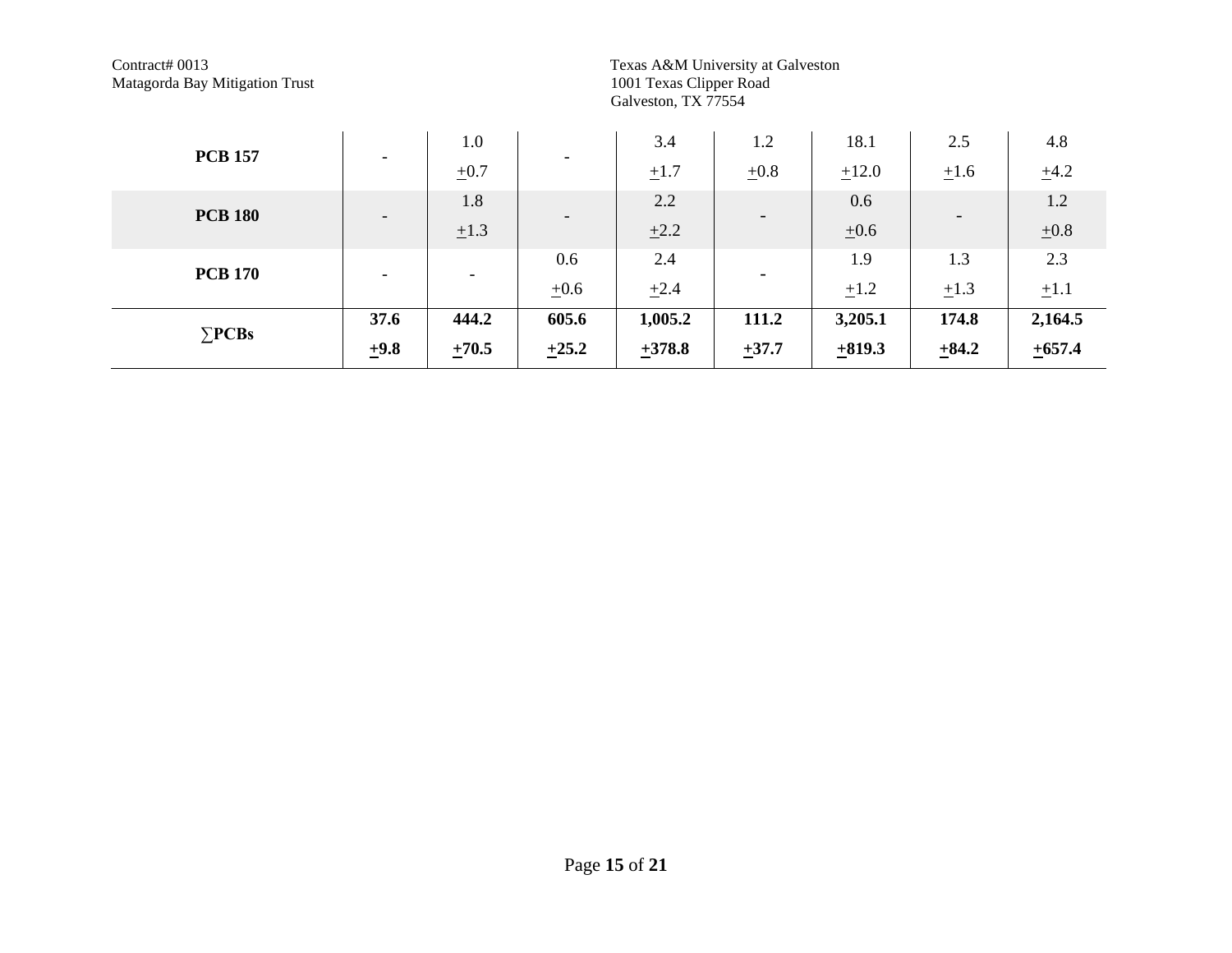![](_page_15_Figure_2.jpeg)

**Fig. 6.** The profiles of individual PAHs in **(a)** muscle, and **(b)** livers of fish from Matagorda Bay (shown as mean  $\pm$  standard error). All mean levels are normalized to ΣPAH concentrations as ng/gram tissue dry weight.

The analysis of PCB congeners indicated PCBs-18 and 28 to dominate in the muscle and liver samples of fish (**Table 3**) (**Fig. 7(a)** and **(b)**). As an exception, PCB-1 was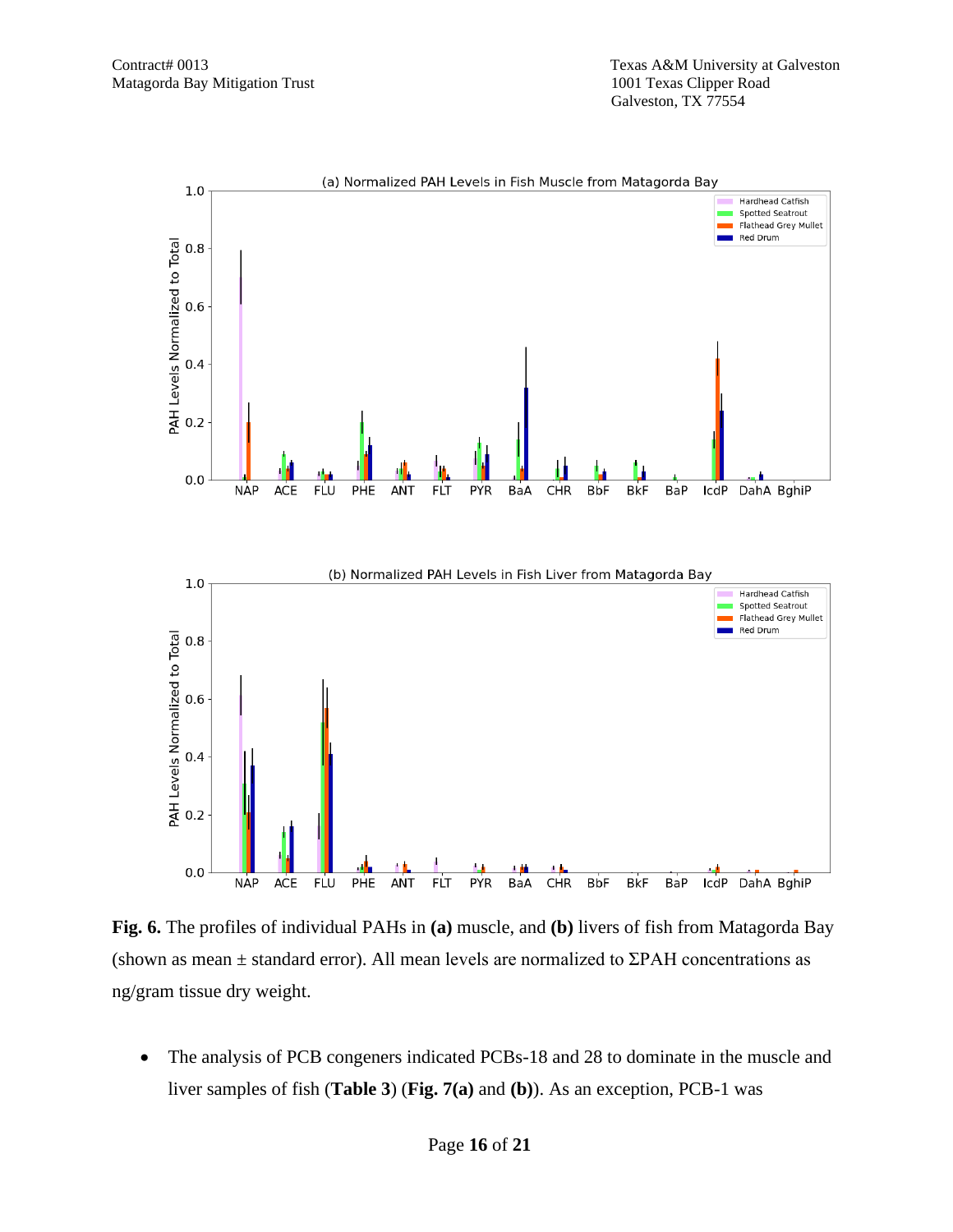predominant only in the muscle tissue flathead grey mullet (**Fig. 7(a)**), and PCB-126 was predominant only in the muscle and livers of hardhead catfish (**Fig. 7(a)** and **(b)**).

![](_page_16_Figure_3.jpeg)

**Fig. 7.** The profiles of individual PCB congeners in **(a)** muscle, and **(b)** livers of fish from Matagorda Bay (shown as mean  $\pm$  standard error). All mean levels are normalized to  $\Sigma PCB$ concentrations as ng/gram tissue dry weight.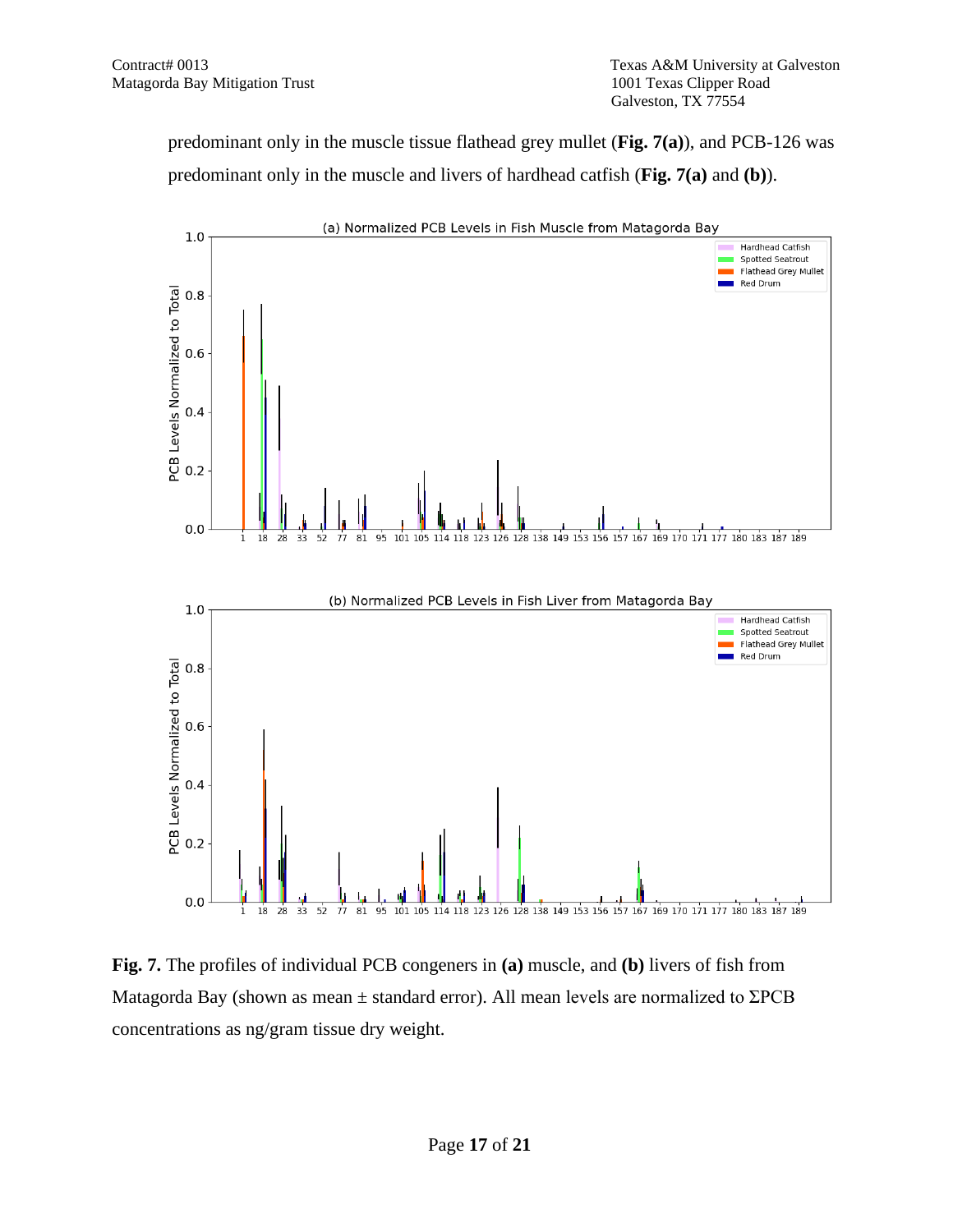- In the environment, the microbial biodegradation of PCBs via anaerobic dechlorination proceeds from the preferential removal of chlorine atoms (in highly chlorinated PCB congeners) from the *meta* and *para* positions (**Fig. 8(a)**), resulting in an increase in lower chlorinated *ortho*-substituted PCB congeners (Abramowicz, 1995; Tiedje et al., 1993) (**Fig. 8(a)**). PCBs-18 and 28 appears to be a lower chlorinated PCB (three chlorines) and with a chlorine atom in the *ortho* position (**Fig. 8(b)** and **(c)**). Therefore, it may be likely that these two PCBs represent biodegraded (by anaerobic bacteria) congeners in Matagorda Bay.
- Some of the most toxic PCB congeners are those with chlorine atoms at both *para*, and at two or more *meta* positions. These include 3,4,4',5-tetra- (PCB-81), 3,3',4,4'-tetra- (PCB-77), 3,3',4,4',5-penta- (PCB-126) and 3,3',4,4',5,5'-hexachlorobiphenyl (PCB-169). The chlorine atom substitutions on these four PCBs results in a coplanar structure (i.e. all atoms lie in the same geometric plane), which is similar to 2,3,7,8-TCDD (2,3,7,8 tetrachlorodibenzodioxin), and thus are capable of inducing a similar mode of toxicity (Safe et al., 1985) (**Fig. 8(d)**).
- Therefore, the relatively high presence of PCB-126 in the muscle  $(12.8 + 8.9)$  ng/gram dry weight) and liver tissue (173.5  $\pm$  63.1 ng/gram dry weight) of hardhead catfish may be of concern for toxicity to the fish itself (**Table 3**), and likely exposure of humans to the dioxin-like PCB from sea food consumption. A comprehensive risk assessment of will be performed in Year 2 to assess such risk.

# *Objective 3: Study the toxicity of microplastics and adsorbed pollutants using embryo-larval life stages of sheepshead minnow.*

- This objective will be engaged with starting in September 2022 and onwards.
- An Animal Use Protocol (AUP) to perform *in vivo* experimentation with early life-stages of embryo-larval sheepshead minnows (*Cyprinodon variegatus*) has already been approved by the A&M Institutional Animal Care and Use Committee (IACUC).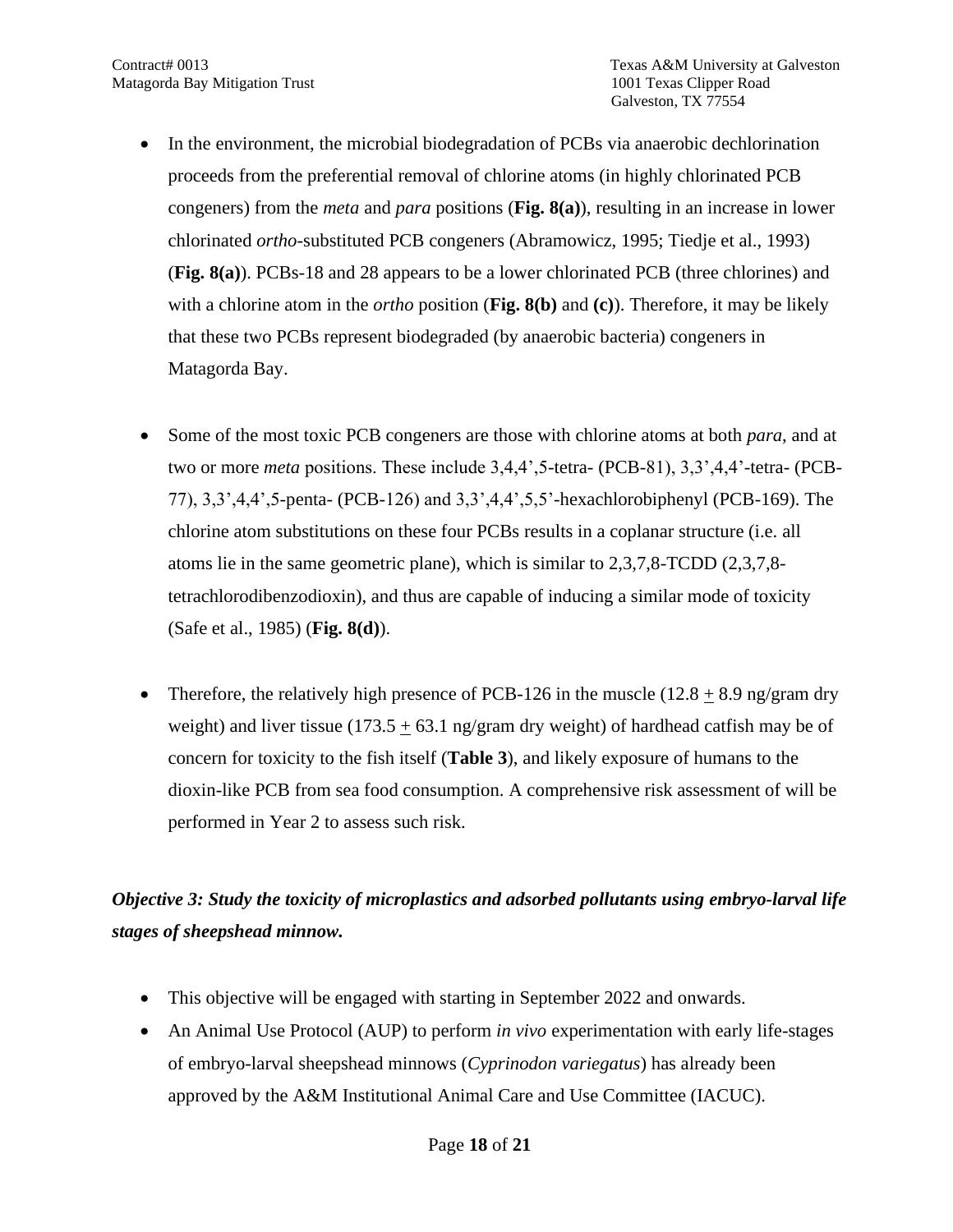![](_page_18_Figure_2.jpeg)

**Fig. 8:** The structural formula of PCB showing the numbering and locations of chlorine atoms (**a**); and chemical structures of PCB-18 **(b)**, PCB-28 (**c**), and PCB-126 (**d**). (Image of PCB structural formula is from: Anyasi and Atagana (2011)).

## *Objective 4: Public educational outreach to local high school students on the science of ecosystem health monitoring.*

• This objective will be engaged with in summer (June/July) 2022. We have 3 events planned as part of TAMU Galveston's SeaCamp Ocean Conversation Camp course on June 14th, 28th, and July 26th. Students between the age of 14-18 will be exposed to classroom and lab-based activities describing the problems with plastic pollution and performing collection of field samples and analysis of microplastics by infrared spectroscopy.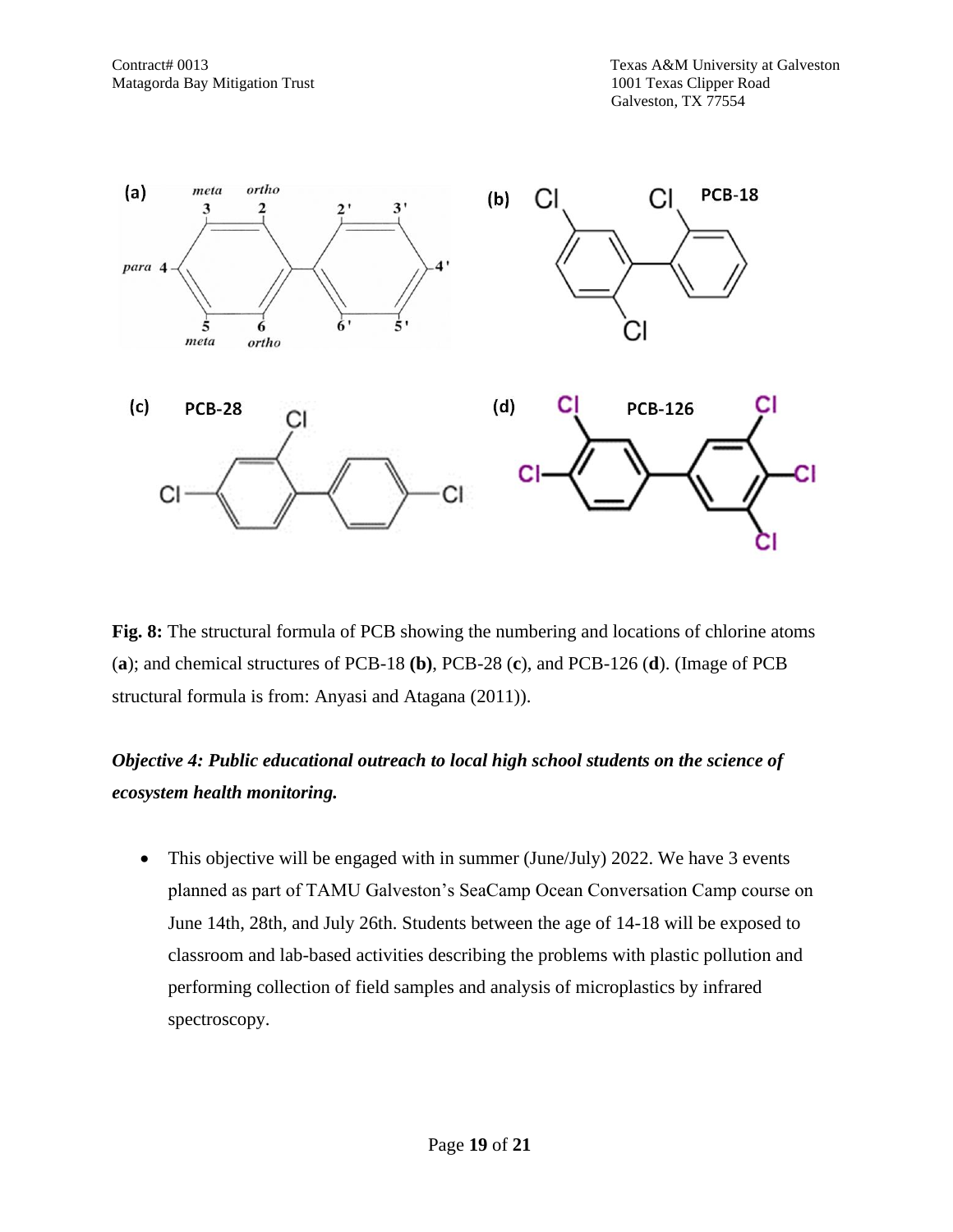Contract# 0013 Texas A&M University at Galveston Galveston, TX 77554

#### **3. FURTHER WORK**

Planned work for completion over the duration of the fifth interim report (Year 2) are as follows:

- 1) Complete PAH/PCB analysis for oysters from Matagorda Bay. The preparation of a manuscript describing this data will be prepared in Fall 2022.
- 2) Complete PAH/PCB analysis of water samples from Matagorda Bay.
- 3) Commence microplastics analysis in water and biota samples. The preparation of a manuscript describing the microplastics analysis methods will be prepared in Fall 2022.

Reviewed by:

5/30/2022

\_\_\_\_\_\_\_\_\_\_\_\_\_\_\_\_\_\_\_\_\_\_\_\_\_\_\_\_\_\_\_ Date: \_\_\_\_\_\_\_\_\_\_\_\_\_\_\_\_\_\_\_\_\_

Dr. David Hala, TAMUG, P.I.

Approved by:

hole

Mr. Steven J. Raabe, Trustee

\_\_\_\_\_\_\_\_\_\_\_\_\_\_\_\_\_\_\_\_\_\_\_\_\_\_\_\_\_\_\_ Date: \_\_\_\_\_\_\_\_\_\_\_\_\_\_\_\_\_\_\_\_\_ 5/30/2022